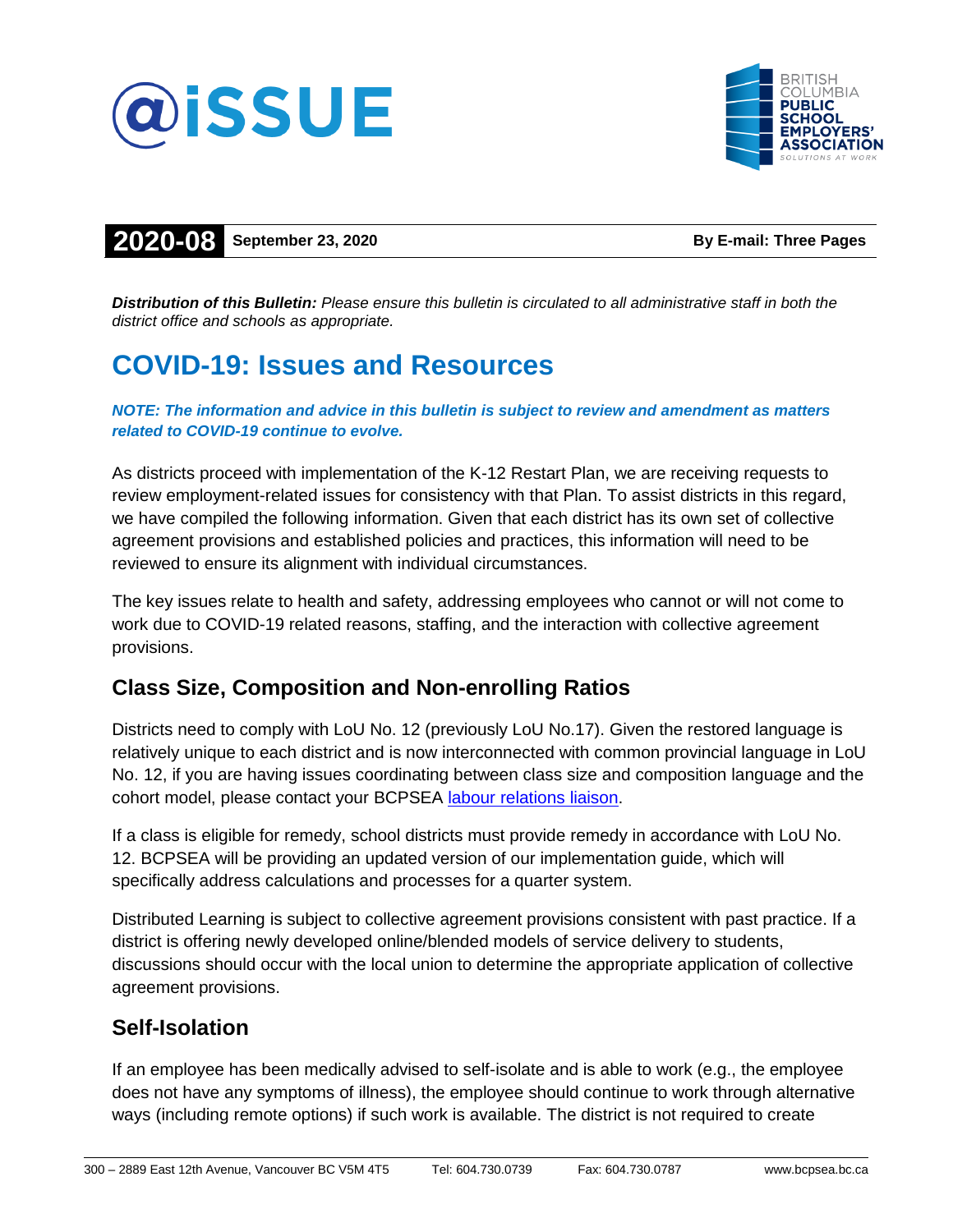alternative work. If there isn't any alternative work, the employee should be permitted to access sick leave.

If an employee has been medically advised to self-isolate and is in no condition to work (sick), the employee will be able to access their sick leave.

If an employee has exhausted all of their available leave options, they should be encouraged to explore alternatives such as accessing short-term disability programs through their benefits plan (if available), or the employment insurance programs offered by the Government of Canada.

Please contact your BCPSEA [labour relations](http://bcpsea.bc.ca/about-us/contact-us/bcpsea-staff-district-liaison/) liaison if you need assistance working through the various options.

### **Medical Accommodation**

Employers must reasonably accommodate employees who fall into the groups protected by human rights legislation up to the point of undue hardship. Accommodation is determined on a case by case basis guided by best practice.

Following is the general process for addressing accommodation requests:

- The process should respect the dignity and privacy of the person being accommodated and must be provided on a timely basis.
- Employees are expected to bring forward their need for accommodation supported by sufficient documentation detailing limitations and/or restrictions and whether or not they are permanent or temporary (timeframe).
- In the case of disability accommodation requests, if medical information provided is not clear, the employer will ask for further information, requesting only what is needed to respond to the accommodation request (i.e., information related to the nature of the limitation or restriction).
- The employer is obligated to review the request in good faith considering the unique circumstances of each request. Applying a "one size fits all" approach to accommodation is not sufficient.
- Once a need for accommodation is established based on relevant and sufficient information, the employer must take an active role in considering alternative approaches and possible accommodation solutions.
- The employer is not required to create a job for an employee who requires an accommodation, however, consideration must be given to modification of duties or reassignment where "reasonably practicable."
- Employers and unions have a joint responsibility to find a solution when accommodation conflicts with the collective agreement.
- Employers must keep a detailed record of the accommodation request, as well as considerations and assessments taken of any and all accommodation options. Procedural process will be relied upon should a claim for discrimination be made.
- Maintain confidentiality.
- Maintain communication with the employee throughout the process.